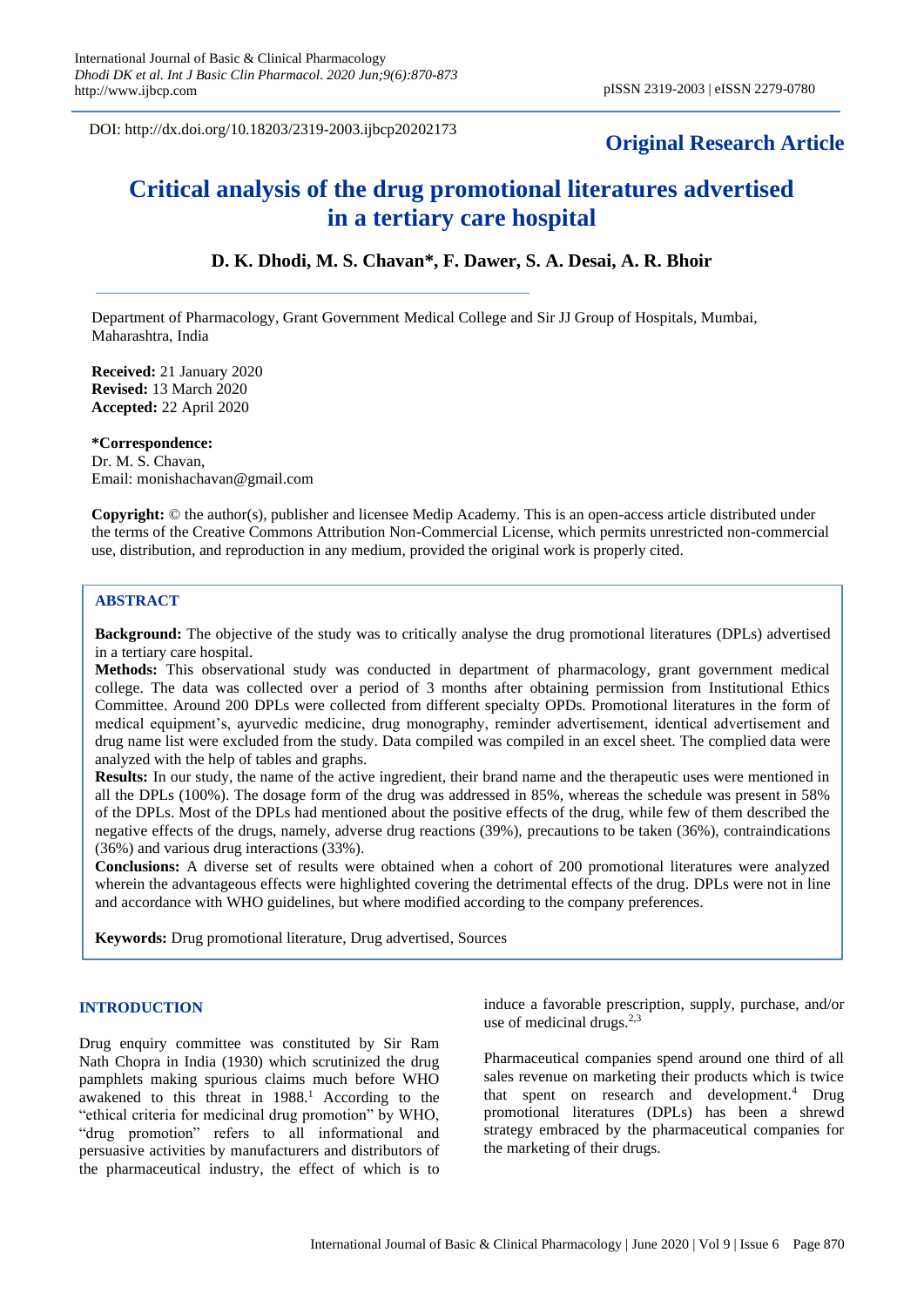In an effort to regulate the promotional activities many national and international guidelines are being framed from time to time such as the WHO ethical guidelines, international federation of pharmaceutical manufacturers and associations code of pharmaceutical marketing practices, organization of pharmaceutical producers of India (OPPI) and uniform code of pharmaceutical marketing practices (UCPMP).<sup>5</sup> Lately, OPPI has come into action as a self-regulated code for the pharmaceutical marketing practices, stating criteria's that has to be fulfilled in the  $DPLs$ .<sup>6</sup> Powerful influence of drug promotional literature on physicians prescribing behavior, dissemination of deceptive information, unsubstantiated claims, and lapses in the field of ethics is a matter of enormous concern.<sup>7</sup>

Hence, this study was conducted to critically analyze fulfillment of WHO criteria in DPLs available in Indian market using WHO guidelines. This study aims to analysis the veracity of the drug promotional literature among the prescribers, which are tactically given to them by the medical representatives.

#### **METHODS**

The study was a prospective, observational and single centered study, conducted in the department of pharmacology, grant government medical college and Sir JJ Group of Hospitals, Mumbai, India. The data was collected over a period of 3 months (April to June 2019) after obtaining permission from Institutional Ethics Committee. Around 263 DPLs were collected from different specialty OPDs, namely medicine, surgery, psychiatry, obstetrics and gynecology, ophthalmology, skin, pediatrics, neurology, ENT and orthopedics, through convenience sampling. Out of which 200 DPLs were selected after excluding the promotional literatures in the form of medical equipment's, ayurvedic medicine, drug monography, reminder advertisement, identical advertisement and drug name list.

The following are the WHO criteria to be followed by pharmaceutical industries for the completeness of DPL.<sup>3</sup> The names of the active ingredients using either international nonproprietary names or the approved generic names of the drug.

The brand name, content of active ingredient per dosage form or regimen. Name of other ingredients known to cause problems, i.e., adjuvant, approved therapeutic uses, dosage form or regimen, side effects and major adverse drug reaction, precautions, contraindications, and warnings, major interactions. Name and address of the manufacturer or distributor. Reference to scientific literature as appropriate.

Data compiled was compiled in an excel sheet. The complied data were analyzed with the help of tables and graphs.

#### **RESULTS**

A total of 200 DPLs were collected for the study. The name of the active ingredient, their brand name and the therapeutic uses were mentioned in all the DPLs (100%). None of the DPLs had mentioned anything about the other adjuvants used (0%). The dosage form of the drug to be given was addressed in 85%, whereas the schedule of the drugs to be taken was present in 58% of the DPLs. Most of the DPLs had mentioned about the positive effects of the drug, while few of them described the negative effects of the drugs, namely, adverse drug reactions (39%), precautions to be taken (36%), contraindications (36%) and various drug interactions (33%). Name of the manufacturing company was acknowledged in 88% and their address was cited in 60.5% of the DPLs.

#### **Table 1: Analysis of DPLs as per who criteria.**

| <b>Criteria</b>                  | <b>Total no. of</b><br><b>DPLs fulfilling</b><br>the criteria | <b>Percentage</b><br>$(\%)$ |
|----------------------------------|---------------------------------------------------------------|-----------------------------|
| <b>Active ingredient</b>         | 200                                                           | 100                         |
| <b>Brand name</b>                | 200                                                           | 100                         |
| Amount/dose                      | 200                                                           | 100                         |
| Other adjuvant                   | $\theta$                                                      | 0                           |
| <b>Indication</b>                | 200                                                           | 100                         |
| Dosage form                      | 170                                                           | 85                          |
| <b>Schedule</b>                  | 116                                                           | 58                          |
| <b>Adverse drug</b><br>reactions | 78                                                            | 39                          |
| <b>Precautions</b>               | 72                                                            | 36                          |
| <b>Contraindications</b>         | 72                                                            | 36                          |
| <b>Drug</b> interaction          | 66                                                            | 33                          |
| <b>Manufacturer</b><br>name      | 176                                                           | 88                          |
| <b>Manufacturer</b><br>date      | 61                                                            | 30.5                        |
| <b>Manufacturer</b><br>address   | 121                                                           | 60.5                        |
| <b>References</b>                | 163                                                           | 81.5                        |



**Figure 1: Source of references.**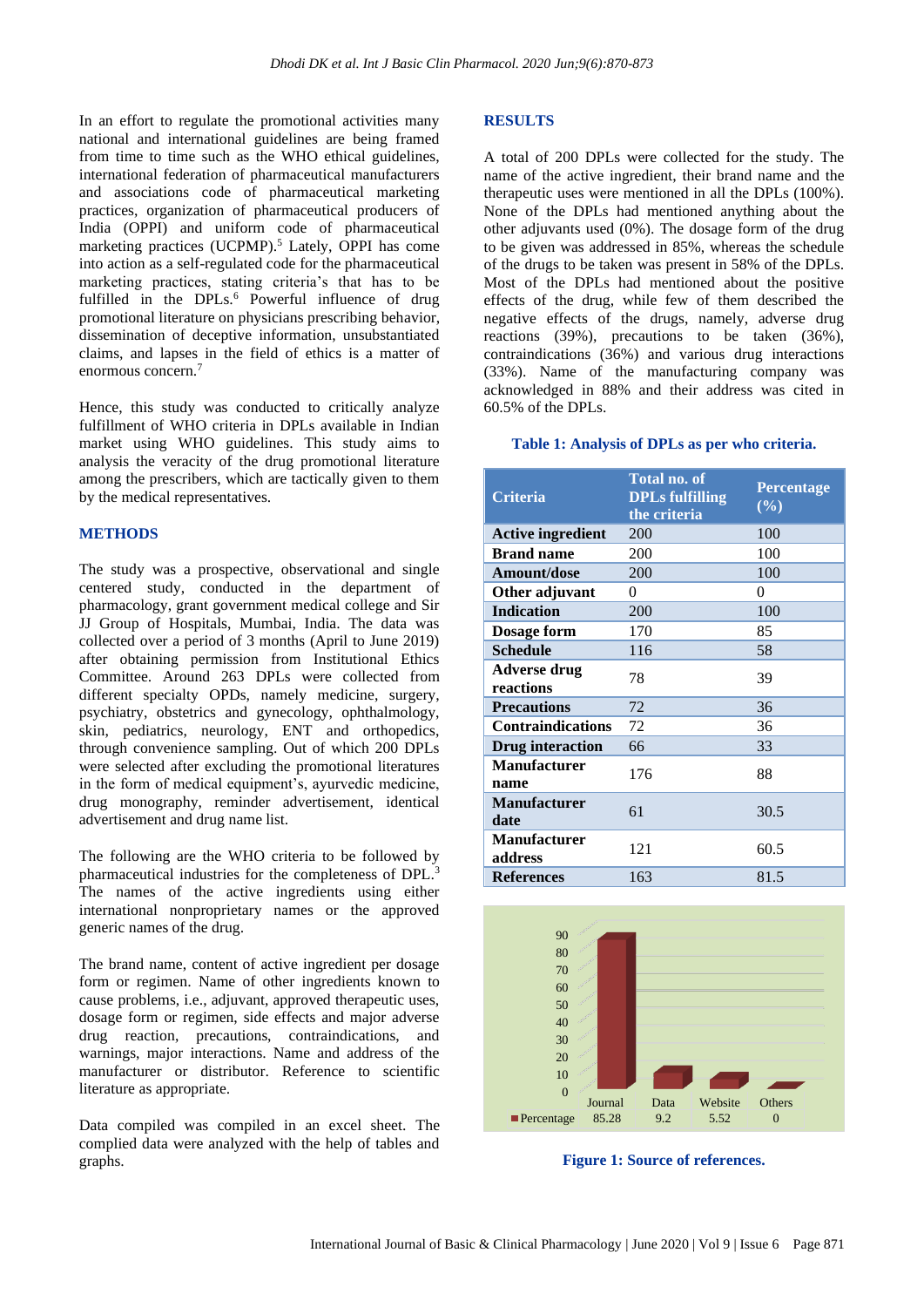Out of the 81.5% references notified in the DPLs, 85.27% of them were cited from various journals, 9.2% were mentioned from the data available and 5.5% were quoted from the various websites.



**Figure 2: Year of publication.** 

Majority of the references were cited from journals, of which references published from a period of 2016-19 were 42%, 2011-15 were 40% and before 2010 were 18%.



**Figure 3: Nature of dosage form.**

Out of 200 DPLs collected, 48% of them promoted single drug therapy while 49% of them encouraged fixed dose combinations.

## **DISCUSSION**

DPLs or the pharmaceutical advertisements play an important role to disseminate the information among the prescribers, regarding the availability of new drugs in the market. In busy lives of today where it becomes difficult to go through every journal, articles or any other source of information, most of the prescribers rely on DPLS for the information of neoteric drugs being launched in the market. Hence, it becomes important for the prescribers to rule out the risk-benefit ratio before prescribing these drugs. In order to maintain the reliability of these DPLs, the world health organization has laid down certain criteria that need to be followed by every pharmaceutical company. Hence, this study was conducted to critically analyze the DPLs available in Indian market using WHO

guidelines. For the fulfillment of the same purpose, 200 DPLs were collected from various departments in a tertiary care hospital and were analyzed critically and had the following denouement -

In our study it was found that the active ingredients, brand name and therapeutic uses of the drugs were mentioned in all the DPLs, occupying a substantial amount of its area, which corelated with the study conducted by Jadav et al (100%) and Priyanka et al  $(100\%)$ .<sup>8,9</sup> This suggests that the companies highlight the approbative effects of the drugs trying to have a striking impact on the physicians.

The percentage of the dosage form mentioned in the DPLs collected (85%) evened with the study conducted by Gautam et al (92.3%) while the percentage of schedule for the drug intake cited (58%), equated with the study conducted by Shagupta et al  $(59.25\%)$ .<sup>10,11</sup> This indicates that the pharmaceutical companies overlook the need to mention about the schedule (dose frequency and duration) which has to followed obtain the salutary effect of the drug.

Majority of the DPLs highlighted the therapeutic effects of the drug while not specifying the unfavorable effects of it. The same results were resonated in the study done by Puttaswamy et al, revealing the percentage of unfavorable side effects, namely, adverse drug reaction  $(32.5\%)$ , precautions to be taken  $(32.5\%)$ . contraindications  $(34.1\%)$  and drug interactions  $(29\%)$ .<sup>12</sup> This advocates that the companies are being reluctant on providing essential information regarding the safety profile of the drug.

The name and address of the manufacturer revealed in our study (80%) was found to be equivalent with the study managed by Salma et al and Puttaswamy et al. $12,13$ 

As it is evident from the (Figure 1), majority of the references were cited from journals, of which references published from a period of 2016-19 were 42%, 2011-15 were 40% and before 2010 were 18%. The same kind of results were seen in co-relation with Priyanka et al study. Recent references are necessary to cope up with the burgeoned knowledge and practice of evidence-based medicine.

Figure 2 revealed that out of 200 DPLs collected, 48% of them promoted single drug therapy while 49% of them encouraged fixed dose combinations, commensurating with the study conducted by Jadav et al. Hence the physicians should consider the rationality of the drug combination before prescribing the fixed drug combinations.

Hence, our study reveals that it's very essential for the treating physician to develop the adroitness of critically analyzing the DPLs according to the WHO guidelines,